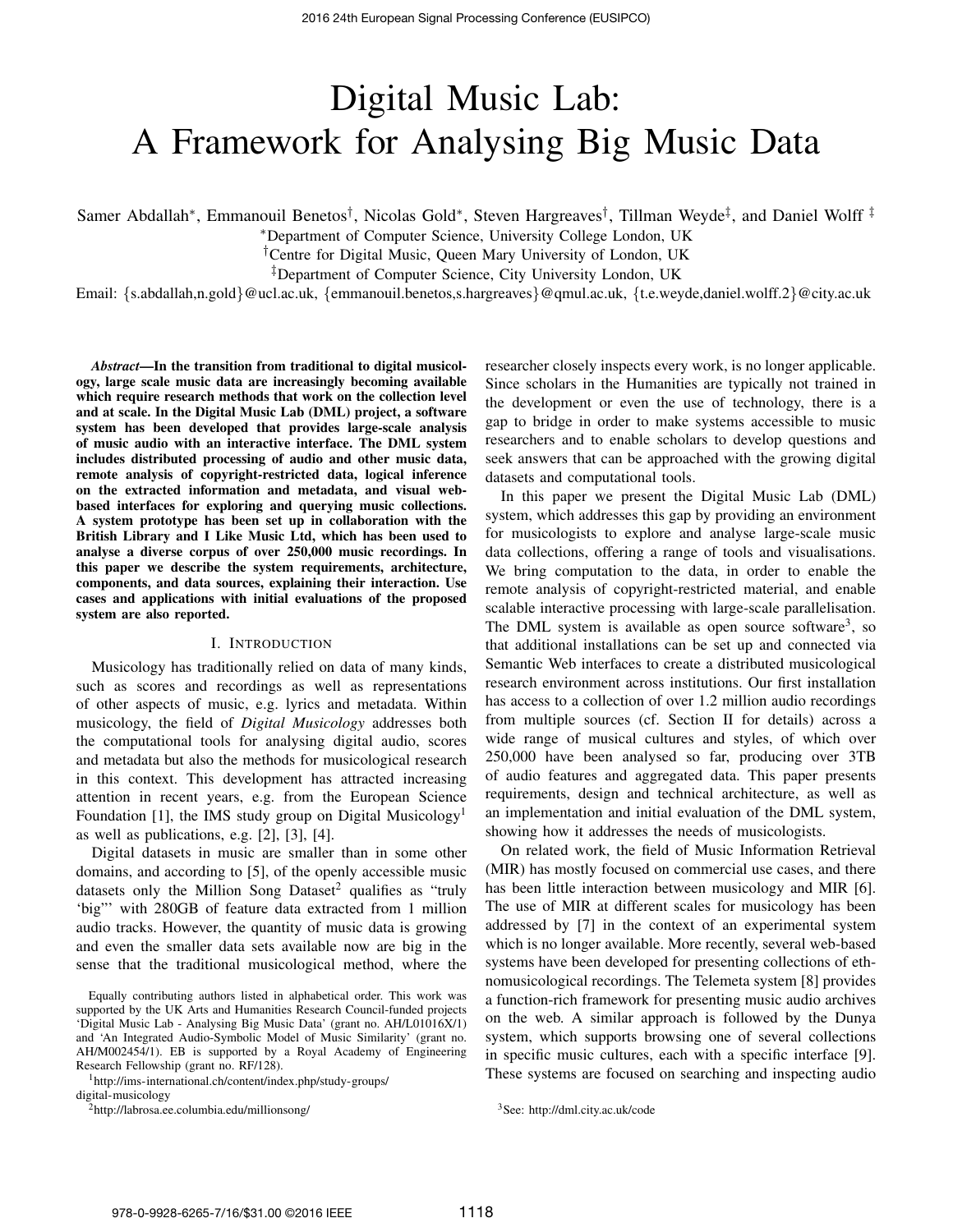recordings individually rather then analysing collections of recordings. For analysing data, the AcousticBrainz project [10] uses a crowdsourcing approach, collecting feature data from audio that private contributors have on their computers; the extracted features are accessible via an online API.

The remainder of this paper is organised as follows: Section II introduces the main concepts and components of the DML system. Section III provides information on the track-level and collection-level feature processing. Section IV describes the middle-tier information management system. Section V introduces the front-end interface and Section VI describes the user evaluation and applications. Section VII concludes this paper.

#### II. THE DML SYSTEM

# *A. Concepts*

An initial workshop was held within the DML project on 19th March 2014, in which 48 musicologists and music researchers with varying degrees of computational expertise participated, discussing research questions and requirements for Big Data systems in musicology. Based on the user input we developed our approach for the analysis of large music collections. In the following we describe the main concepts used throughout the paper.

The content accessible through the DML system is organised into *libraries*, *works* and *recordings*. The *library* information identifies the provider of the data, e.g. as the British Library (BL). A *work* reflects a composition, which may have a digital score or other information associated with it. Works can be associated with one or more digital audio *recordings*, which are currently the main objects of analysis in the system. The DML manages internal files as needed and provides, if available, URLs for public download or streaming of audio. Recordings are grouped by the user based on metadata into *collections*, which form the basis for analysis and inspection.

In the DML system we distinguish *recording-level analysis* and *collection-level analysis*. An analysis on either level is defined as a triple of *perspective*, *parameters* and *target*. The target to be analysed can be either a recording or a collection. The perspective specifies a transformation of this data which may be based on multiple sub-transformations. The triple of perspective, parameters and target identifies each analysis for storage and retrieval of previously computed results.

# *B. Architectural Overview*

As displayed in Figure 1, the DML system consists of three main components: the *Analytical Compute Servers (CS)* and the *Information and Computation Management Systems (ICMS)* in the back-end and the *Visualisation Interface (VIS)* in the front-end. The computation of audio feature data is done as the CS servers, which are placed at the content providers for in-place processing. The CS instances extract features from audio and pre-compute aggregate statistics as far as possible. This model reduces network load and addresses copyright restrictions so that an analysis of copyrighted audio material can be conducted. An ICMS organises the available

media and related information and addresses data diversity with the use of Semantic Web technology. Extracted features and aggregate data become part of this information graph. The ICMS schedules the computation and makes efficient use of existing information. The CS performs the recording-level and collection-level analysis in parallelised processes. The result is returned to the ICMS which saves it to a Resource Description Framework (RDF) triple-store and forwards it to the requesting client interface. The VIS visualisation provides an enduser interface to define musicological queries. It focuses on collection-level analysis and provides the user with individual and comparative perspectives of distinct collections.

# *C. Datasets and Music Collections*

Four collections of audio recordings have been integrated to our DML installation, spanning many music cultures and genres, with scope to include more collections as the project grows; over 250,000 recordings are currently available.

We have currently imported over 49,000 recordings from the British Library, which originate from the Classical (∼19k recordings) and World and Traditional Music (∼29k recordings) Collections. Secondly, the CHARM database [11] contains digitised versions of 4,882 copyright-free historical recordings of classical music transferred from 78rpm discs, dated between 1902-1962, as well as metadata describing both the provenance of the recordings and the digitisation process. Thirdly, the Mazurka database<sup>4</sup> contains 2,732 recorded performances for 49 Mazurkas by Frédéric Chopin, ranging from 1902 until recent years. Finally, I Like Music Ltd<sup>5</sup> (ILM) has a repertoire of over 1 million commercial music recordings, of which we have so far analysed a selection of 6 music genres with 216,523 audio recordings: jazz, rock & roll, reggae, classical, blues, and folk. Recording dates span from 1927, with the vast majority from the last two decades.

## III. BACK-END PROCESSING

A prerequisite for performing collection-level analysis is the extraction of low and mid-level audio features for the audio recordings under consideration. This process is carried out using the batch tool *Sonic Annotator*<sup>6</sup>; in order to speed up the process for large collection, we have parallelised this backend processing. We used one server physically located at the premises of I Like Music (ILM, 24 cores @2.4GHz) and a second at the BL (20 cores @3 GHz). This in-place access to data is at the core of the DML system design, enabling analysis on datasets that cannot be copied off-site due to copyright.

# *A. Feature Extraction*

We selected a number of audio features that are frequently used in MIR research. These features were extracted in the DML by means of Vamp<sup>7</sup> plugins within *Sonic Annotator*:

<sup>4</sup>http://www.mazurka.org.uk/

<sup>5</sup>http://www.ilikemusic.com

<sup>6</sup>http://vamp-plugins.org/sonic-annotator/

<sup>7</sup>http://vamp-plugins.org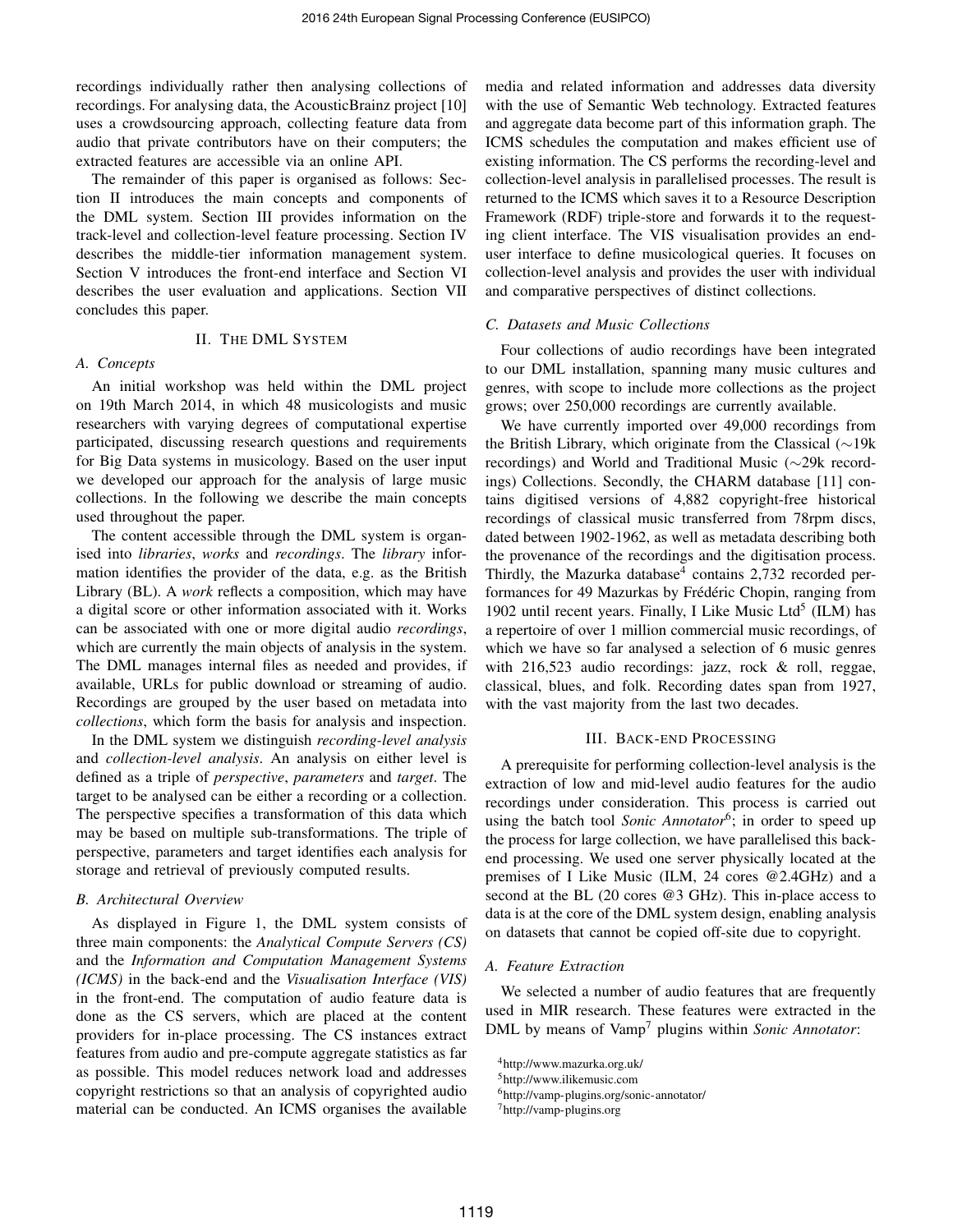

Fig. 1. Overview of the DML system. The web front-end (VIS) is connected to one or more information and computation management systems (ICMS) which request and store metadata as well as analysis results that have been computed by the back-end compute servers.

- 1) *Spectrograms* provide time-frequency content of the recordings, using the short-time Fourier transform or the constant-Q transform [12].
- 2) *Mel-frequency Cepstral Coefficients* (MFCCs) offer a compact representation of the frequency content of an audio signal; 20 MFCCs per time frame were extracted using the QM Vamp Plugin Set.
- 3) *Chroma* projects the entire spectrum onto 12 semitone bins. Two implementations were used: QM Chromagram and NNLS Chroma Vamp [13].
- 4) *Onsets* represent the beginning of a musical note in an audio signal using the QM Onset plugin [14].
- 5) *Speech/music segmentation* on ethnographic and radio recordings was done using the BBC Speech/Music Segmentation<sup>8</sup>.
- 6) *Chords* provide a concise description of musical harmony; we used the Chordino Vamp Plugin [13].
- 7) *Beats* were extracted using: Beatroot [15], Marsyas [16], and Tempotracker [17].
- 8) *Tempo* following is strongly related to beats. We use the Tempotracker [17] and Tempogram [18].
- 9) *Keys* are detected (in a Western tonal music context) with the QM Key plugin [19].
- 10) *Melody* is estimated by the MELODIA Vamp plugin [20]
- 11) *Note transcription* from audio to music notation uses the Silvet Vamp plugin [21] with two different settings: 12 tone equal temperament (for Western tonal music), and 20 cent resolution (for World & Traditional music).

## *B. Collection-Level Analysis*

Based on the low and mid-level features listed above, the DML system computes *collection-level* features across groups of recordings for large-scale musicological analysis as shown below:

<sup>8</sup>https://github.com/bbcrd/bbc-vamp-plugins

- 1) *Key-relative chord sequences* combine information from chord and key extraction, and are based on sequential pattern mining (CM-SPADE) [22].
- 2) *Mean tempo curve* summarises tempo changes over the duration of a recording. The curve displays average normalised tempo vs. the normalised track length.
- 3) *Pitch class histogram* summarises detected pitches from the (semitone-scale) *Note Transcription* in a histogram with octave-equivalent pitch classes 0-11 (C-B). The individual histograms are averaged across the collection.
- 4) *Pitch histogram* aggregates all detected pitches over a collection of recordings, (without the octave-wrapping of the *pitch class histogram*). Information from *Note Transcription* is used in two versions: *semitone resolution* histogram and *20 cent resolution*.
- 5) *Similarity matrix* contains the pairwise feature similarity of the recordings in a collection, using a distance metric (Euclidean as in [23] or normalised compression distance [24]). The user can select any combinations of the following features: chords, chromagram, MFCCs.
- 6) *Similarity plane* arranges recordings on a twodimensional pane according to their similarity. The spatial arrangement is determined using Multidimensional Scaling [25] on the basis of the Similarity Matrix.
- 7) *Tempo histogram* summarise all tempi using the QM tempo tracker plugin across the entire collection.
- 8) *Tonic histogram* shows the tonic (i.e. key for Western tonal music) over all recordings as estimated by the QM key detector. In tonal music the last tonic detected is considered a good estimate for the entire piece.
- 9) *Tuning stats* summarise the reference pitch distribution based on the 20 cent resolution *Note Transcription* feature in a histogram plus average and standard deviation. The tuning frequency is estimated per recording based on the precise F0 for all detected A, E and D notes.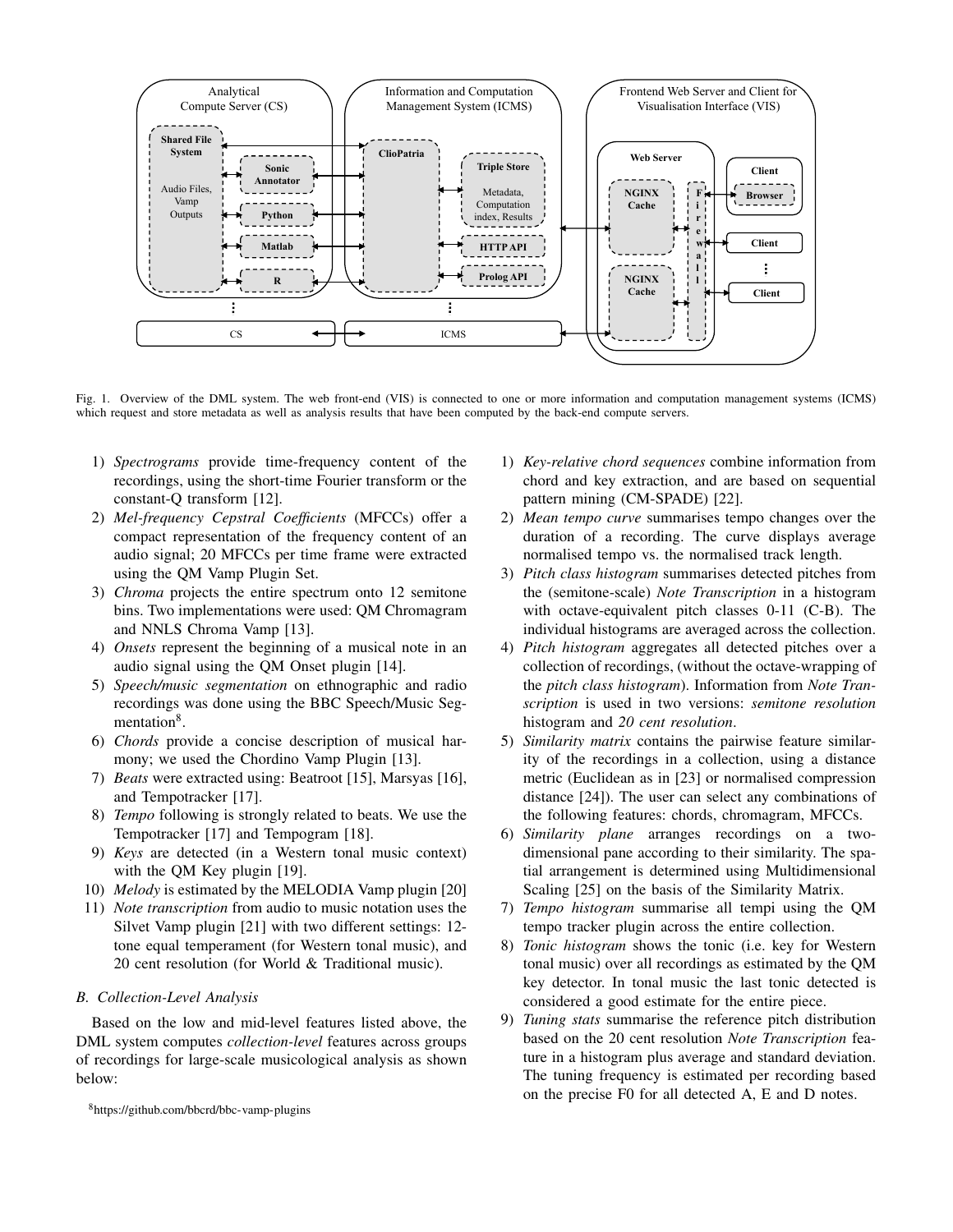# IV. THE INFORMATION AND COMPUTATION MANAGEMENT **SYSTEM**

The information and computation management (ICMS) subsystem of the DML has the job of organising and keeping track of the recordings, their metadata, and the details of any computations done on them. In addition, it is responsible for triggering new computations when required, and so must keep information about the functions available for application in new computations. These requirements are realised using a relational data model based on Semantic Web technologies [26] combined with a system for managing computations based on memoisation.

On data representation, the ICMS has at its core the RDF: a data model built from sets of *triples*, which are simple logical statements of the form  $(\langle Subject\rangle, \langle Predicte\rangle, \langle Object\rangle),$  such as  $(\langle J.S. Bach \rangle, \langle composed \rangle, \langle TheGoldbergVariations \rangle).$ 

The ICMS is implemented in SWI Prolog [27], providing a substantial set of libraries for managing an RDF database. The DML ICMS is written as a *ClioPatria* add-on package that provides many facilities for managing, exploring, and presenting music-related data.

The first step in making a music library available to the DML system is the translation of its metadata and audio files to a set of triples in the RDF database, achieved by writing a set of importers to handle the various metadata supplied by the collections (cf. section II). Computation management in the ICMS is based on the idea that when computation results are requested, the database is checked to see if the result is already known (*memoisation*). Computations done using the VAMP system of audio analysis plugins [28] and are managed using the RDF database, as VAMP plugins are already described by RDF documents. The bulk of the VAMP analysis results currently in DML were pre-computed off-line using general purpose parallelisation frameworks (cf. section III). Collection-level analysis functions, relying on the results of the primary VAMP-based analysis, were written in several languages: Prolog, Matlab, R, or Python; the results are memoised in a persistent Prolog database.

## V. FRONT-END INTERFACES

Two interfaces are provided in the DML system: a databaseoriented data management web interface and a user-oriented visual interface (VIS). The data management web interface enables to browse and manage the RDF database. The core RDF concepts of triples, resources, predicates and classes are exposed, so that users can see all the triples for a given subject, or for a given predicate, and traverse the RDF graph by following links associated with resources, predicates, or literal values. For example, a recording of 'Blackthorn Stick' is described in a page<sup>9</sup>, which lists the predicate-object pairs for that subject as shown in figure. It also provides several hooks by which the display of information can be customised. For example, the page representing the results of an automatic

<sup>9</sup>http://bit.ly/1OqoQ1z



Fig. 2. Screenshot of the VIS interface: Analysis on user-defined collections (specified through the menu on the top). Three perspectives (list view, tuning statistics and tonic histogram) are shown as rows.

transcription is augmented with a sonification interface and a piano-roll view of the transcription<sup>10</sup>.

Our VIS interface supports musicologists in exploratory data analysis on the collection level. The VIS interface is publicly available<sup>11</sup> and a screenshot is shown in Figure 2. The VIS design is based on a grid of collections in the columns and analyses in the rows. In each cell of the grid, a visual representation, such as a bar chart, graph or histogram, is shown, including tool tips for individual values at mouse point. The user defines collections by selecting libraries and providing search terms in metadata fields at the top of the screen. Analyses are selected from a list and parametrised on the left. Further discussion of the specifics of the visualisation technology are out of the scope of this paper.

## VI. USER EVALUATION AND CASE STUDIES

## *A. User Evaluation*

A user-based evaluation took place during a second DML workshop on 13 March 2015; in attendance were 40 participants with interests in digital music and musicology. Participants were asked to carry out two tasks from the following list in pairs using the VIS interface:

- *Tuning Frequency*: identify trends in orchestral pitch
- *Pitch Profile*: identify, compare, and explore pitch class sets and pitch hierarchies
- *Tempo Curves*: identify historical trends in classical music through tempo summaries

We asked participants to rate their level of agreement with the statement *these kinds of tools could help with the task in hand*. In total, we received 28 partial and 16 complete responses from participants. Out of the 16 complete responses, 9 participants strongly agreed that the developed tools can help with the task in hand, while 6 participants agreed. Most suggestions for improvements were about usability of the UI (e.g. providing information about the server state), many of which have been addressed in the current version. Apart from

<sup>10</sup>http://bit.ly/1RXfBfX

<sup>11</sup>http://dml.city.ac.uk/vis